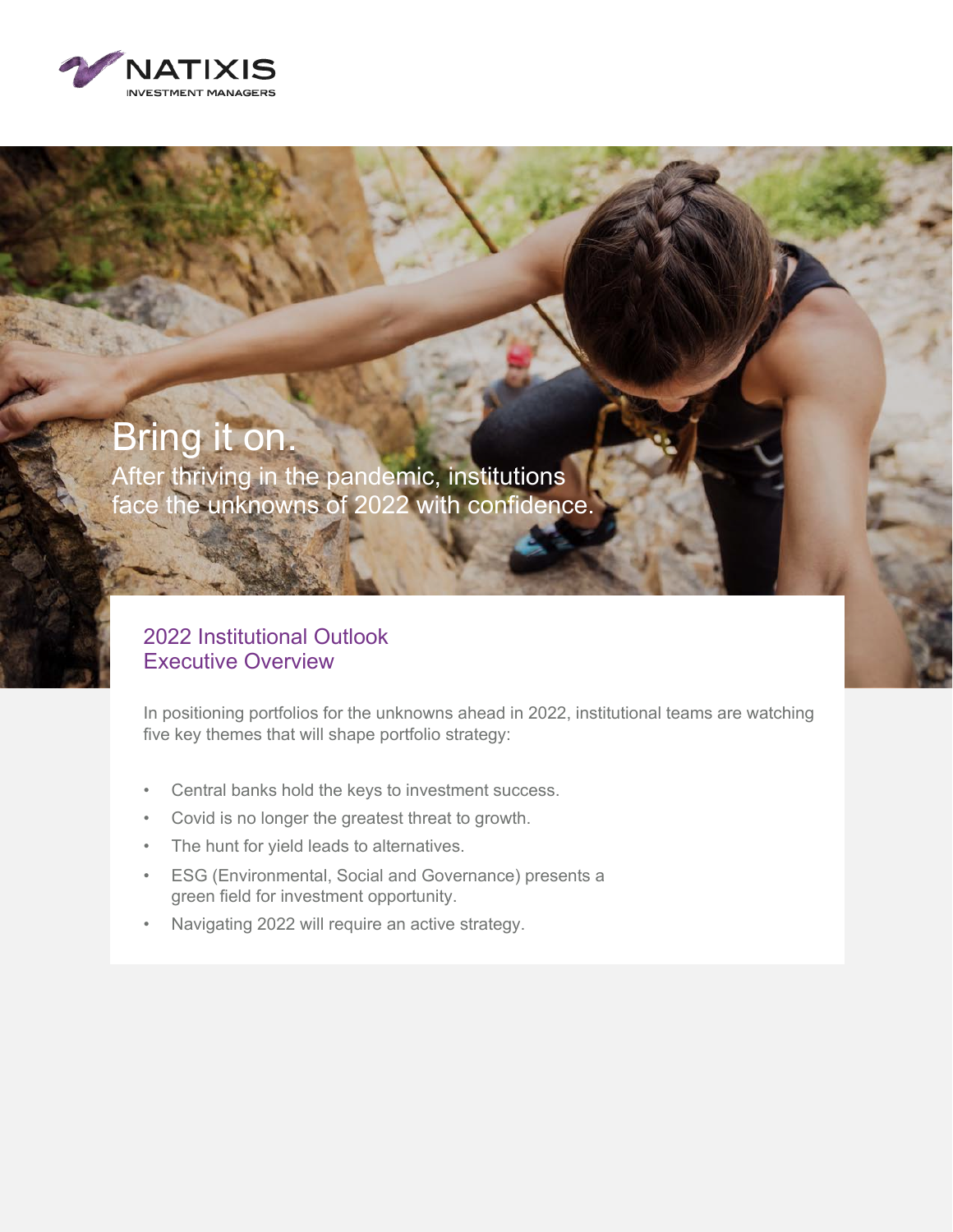### About the survey

Natixis Investment Managers, Global Survey of Institutional Investors conducted by CoreData Research in October and November 2021. Survey included 500 institutional investors in 29 countries throughout North America, Latin America, the United Kingdom, Continental Europe, Asia and the Middle East.

#### **500** total survey respondents



**Corporate** Pension Plans



Endowments/ Foundations

T100

Public or Government Pension Plans

128

#### **Insurance Companies**



Sovereign Wealth Funds



**Central Banks** 

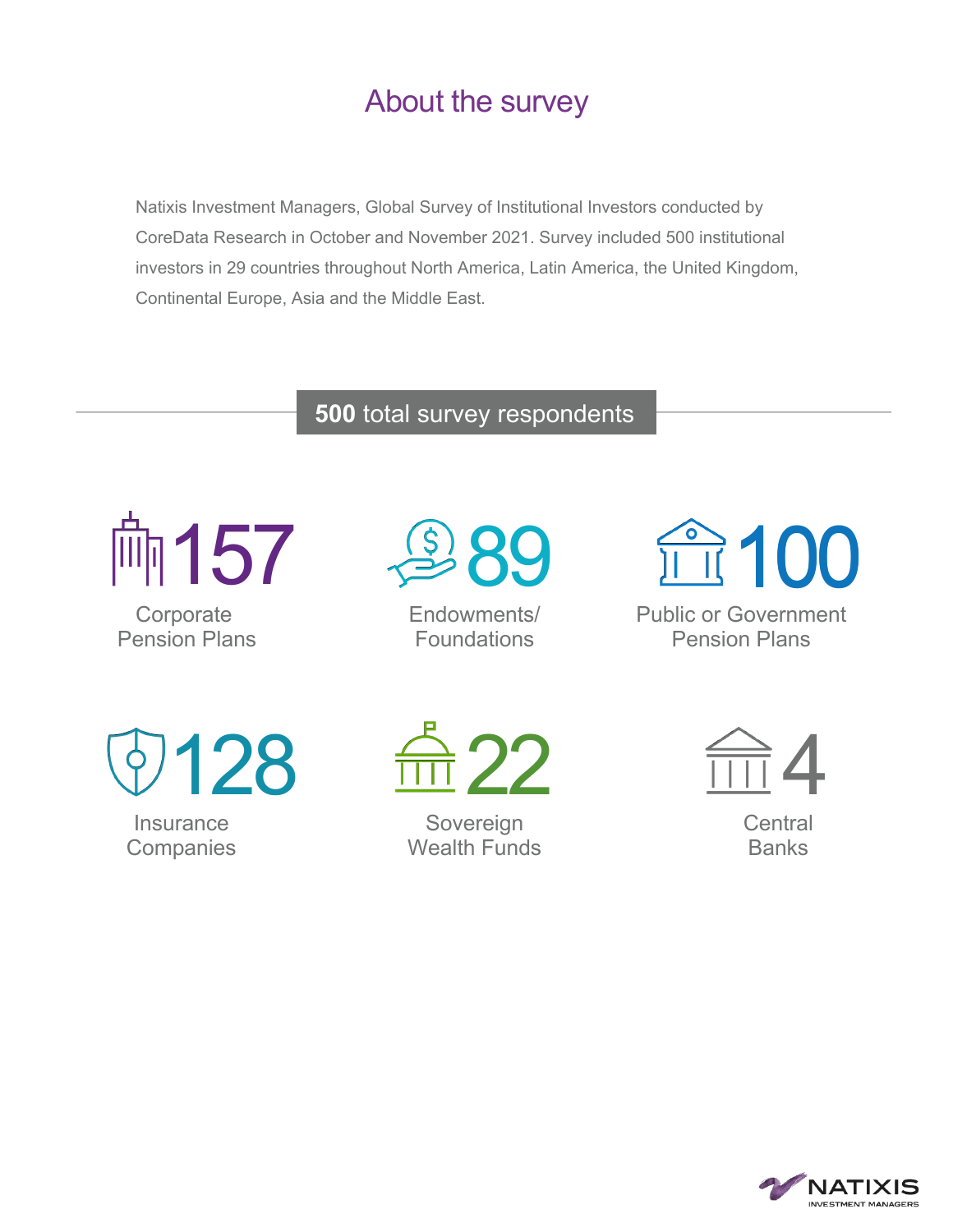### Institutions are making moves in 2022

#### Asset allocation changes

| <b>Equities</b>                 | <b>Increase</b>             | <b>No Change</b> | <b>Decrease</b>                      |
|---------------------------------|-----------------------------|------------------|--------------------------------------|
| <b>Emerging Market Equities</b> | 41%                         | $= 41%$          | $\blacktriangledown$ 18%             |
| <b>Asian-Pacific Equities</b>   | $\triangle$ 34 <sup>%</sup> | $= 50\%$         | $\blacktriangledown$ 16 <sup>%</sup> |
| <b>European Equities</b>        | $\triangle$ 33%             | $= 47%$          | $\blacktriangledown$ 20%             |
| <b>US Equities</b>              | $\triangle$ 25%             | $-39\%$          | $-36\%$                              |

| <b>Fixed Income</b>                               | <b>Increase</b>  | <b>No Change</b> | <b>Decrease</b>          |
|---------------------------------------------------|------------------|------------------|--------------------------|
| <b>Green Bonds</b>                                | $60\%$           | $\equiv 35\%$    | 5%                       |
| <b>Emerging Market Debt</b>                       | $31\%$           | $= 48%$          | $20\%$                   |
| Investment Grade Corporate Debt                   | $\triangle 30\%$ | $= 51\%$         | $20\%$                   |
| <b>High Yield Corporate Debt</b>                  | $\triangle 28\%$ | $-49%$           | 23%                      |
| Securitized Debt<br>(Mortgage-Backed Bonds, etc.) | 23%              | $-56%$           | $\blacktriangledown$ 21% |
| Government-Related<br>(Sovereign Debt, Treasury)  | $\triangle$ 17%  | $-45%$           | 38%                      |

| <b>Alternatives</b>               | <b>Increase</b>             | No Change | <b>Decrease</b>                      |
|-----------------------------------|-----------------------------|-----------|--------------------------------------|
| Infrastructure                    | $\triangle$ 53%             | $= 44\%$  | 3%                                   |
| <b>Private Debt</b>               | 43%                         | $= 48%$   | 9%                                   |
| <b>Private Equity</b>             | 41%                         | $= 50\%$  | $\blacktriangledown$ 9%              |
| <b>Absolute Return Strategies</b> | $\triangle$ 34%             | $= 55\%$  | $\blacktriangledown$ 11%             |
| <b>Real Estate / REITs</b>        | $\triangle$ 33%             | $= 52%$   | 16%                                  |
| Cryptocurrency                    | $\triangle$ 28%             | $- 62%$   | $\blacktriangledown$ 10 <sup>%</sup> |
| Other                             | $\triangle$ 25%             | $-75%$    | N/A                                  |
| <b>Commodities</b>                | $\triangle$ 23 <sup>%</sup> | $-66%$    | $\blacktriangledown$ 11%             |
| <b>Gold/Precious Metals</b>       | $\triangle$ 22 <sup>%</sup> | $= 67\%$  | $\blacktriangledown$ 11%             |

| <b>Cash</b> | <b>Mincrease</b> | No Change   Decrease |               |
|-------------|------------------|----------------------|---------------|
| Cash        | $11\%$           | $= 71\%$             | $\sqrt{18\%}$ |

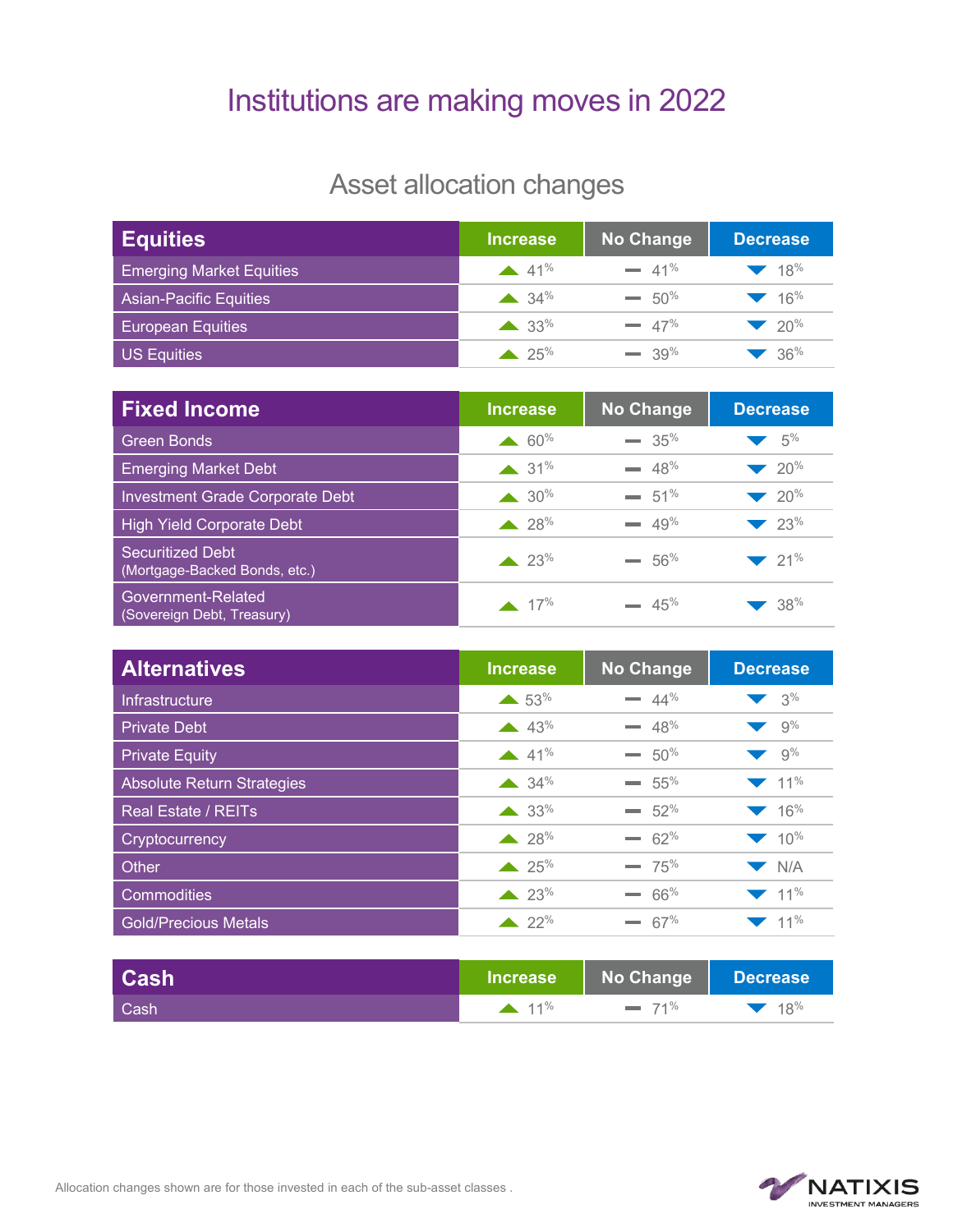#### Central banks hold the keys to institutional success.

- While inflation is the top portfolio concern, six out of ten institutions believe it is transitory.
- 55% of institutions think inflation is structural thanks to a combination of loose monetary policy and low interest rates, rather than cyclical (45%).
- 68% predict the bull market will end when central banks stop printing money.
- 37% worry that massive stimulus efforts could result in unchecked inflation.
- 58% worry that stimulus will result in tax hikes.
- Eight out of ten institutions say low rates have distorted valuations.

#### Policy is driving top portfolio risks for 2022



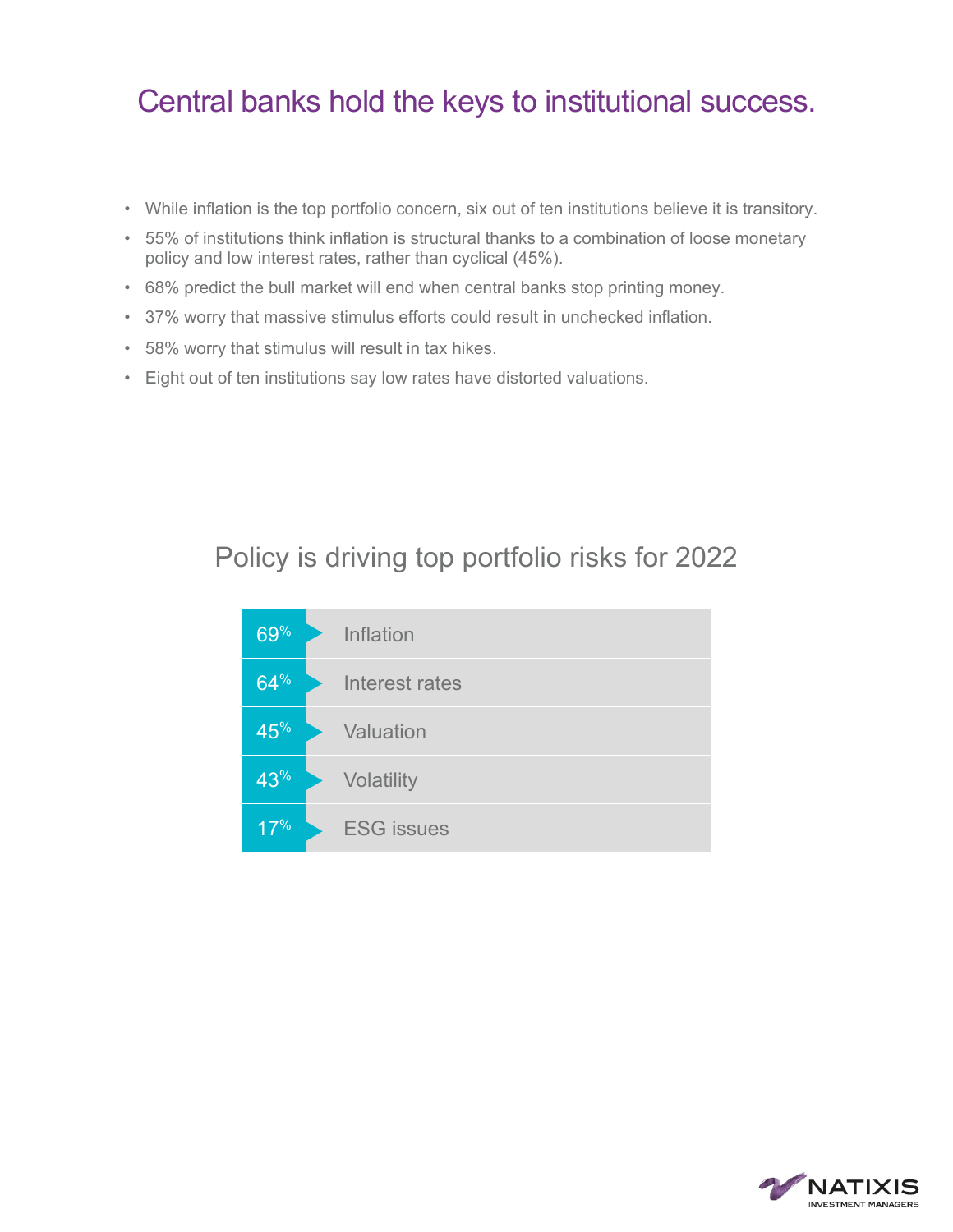#### Covid is no longer the biggest threat to growth

- 45% see the economy fully recovering from Covid in 2022.
- 56% say supply chain disruptions pose the greatest risk to recovery.
- 84% of institutions think major supply chain disruptions will hinder economic growth.

#### Top 5 economic threats



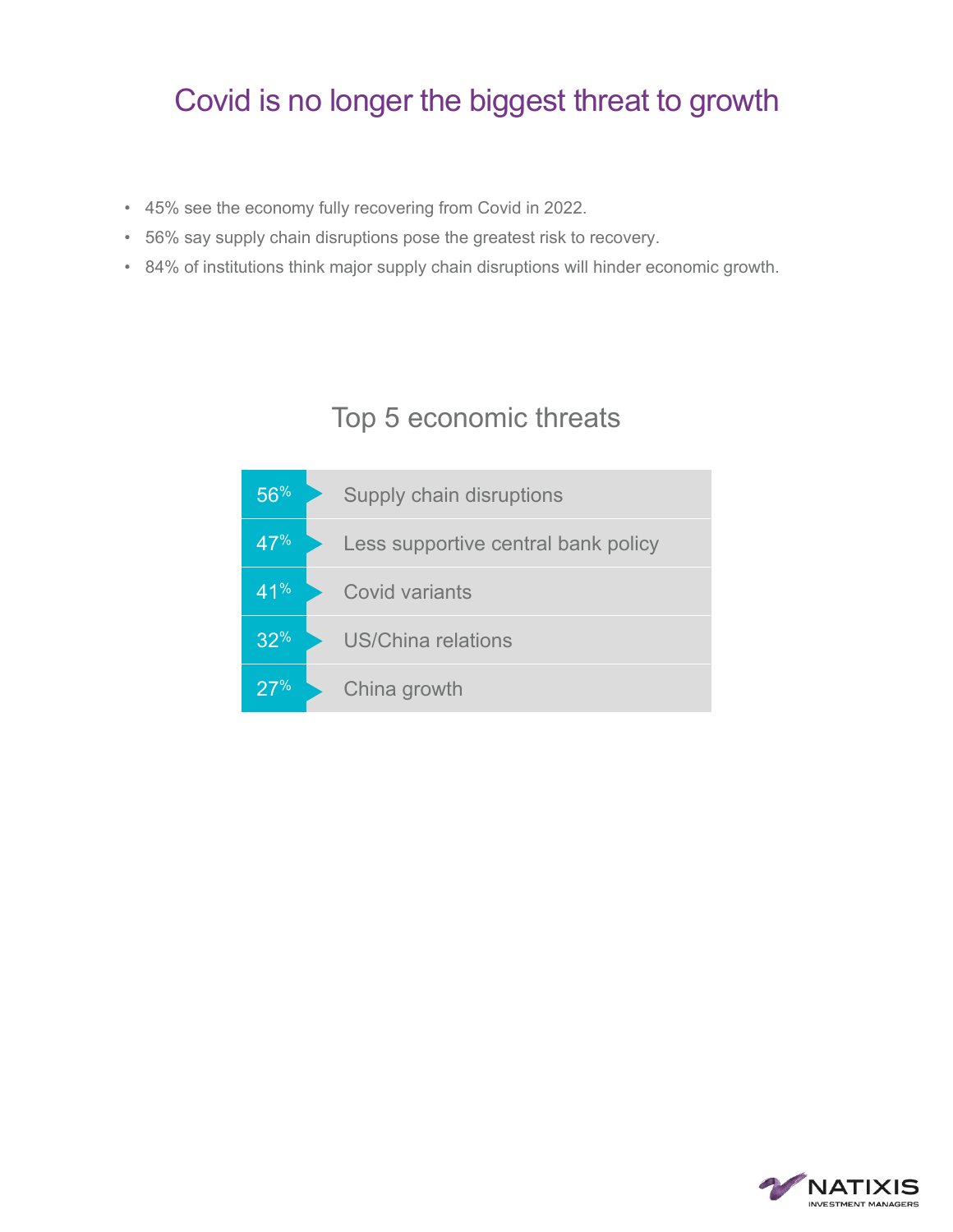#### The news forecast for 2022

While there is much at play in the markets and the economy, institutional investors have clear views on how the story of 2022 will unfold.

#### What will make headlines in 2022?



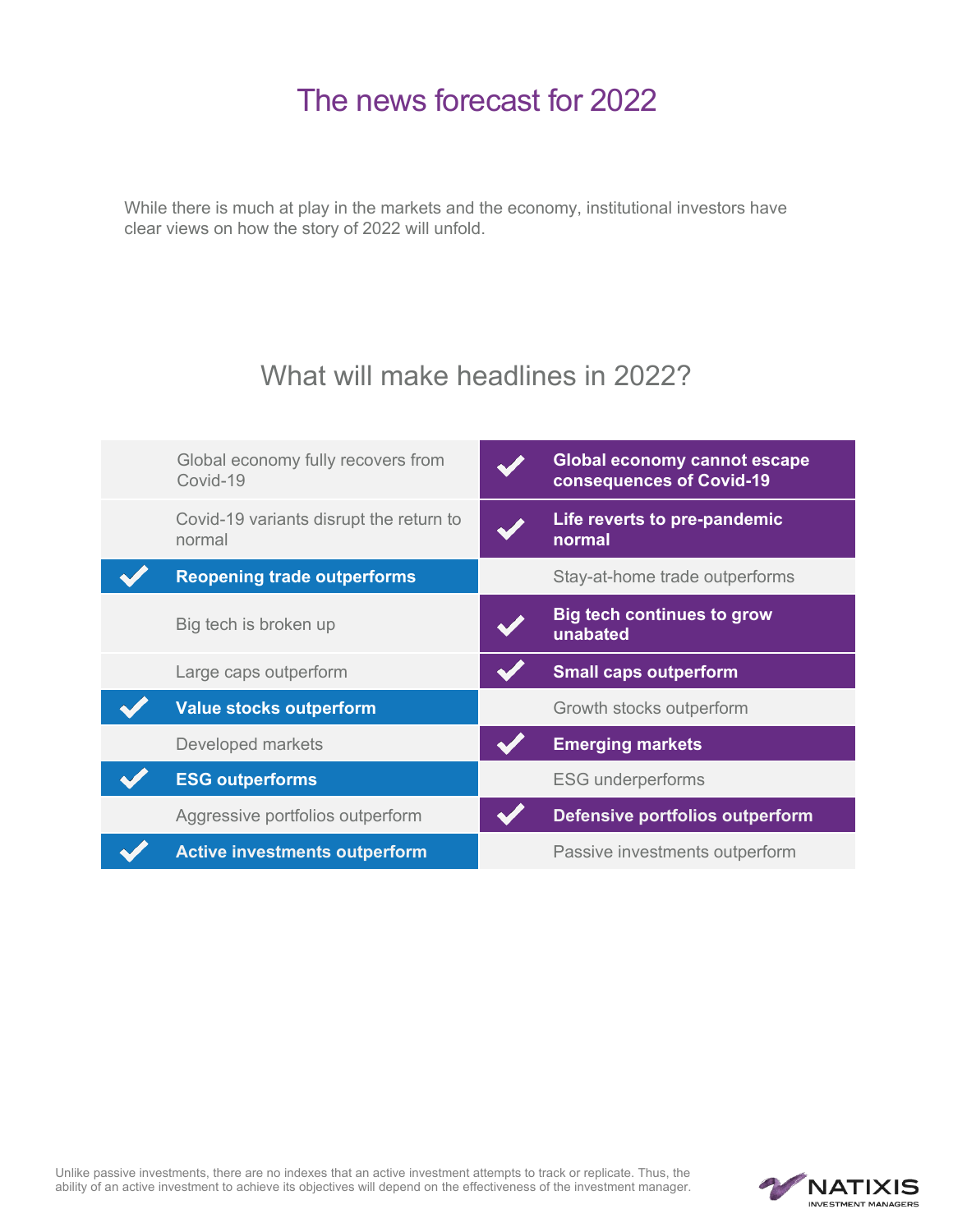#### Betting on the reopening trade

- 58% say they believe that life will return to pre-Covid normal after the pandemic.
- 42% believe that Covid variants will continue to disrupt the return to normal.
- Institutions are less focused on streaming and more focused on in-person experiences.
- 64% of institutions anticipate that the reopening trade such as restaurants, theaters, and travel will outperform a stay-at-home trade (36%) focused on Netflix, online shopping and other touchstones of quarantine life.
- 78% institutional investors who say that there is still a significant delta between private assets and public markets.

|                               | Outperform<br>the market | Market average |     | Underperform<br>the market |
|-------------------------------|--------------------------|----------------|-----|----------------------------|
|                               |                          | 100%           |     |                            |
| Energy                        | 59%                      |                | 20% | 21%                        |
| Healthcare                    | 49%                      |                | 37% | 14%                        |
| Information technology        | 48%                      |                | 30% | 22%                        |
| Financials                    | 47%                      |                | 35% | 18%                        |
| Consumer discretionary        | 37%                      |                | 45% | 18%                        |
| <b>Communication services</b> | 33%                      |                | 55% | 12%                        |
| Materials                     | 32%                      |                | 49% | 20%                        |
| Consumer staples              | 27%                      |                | 56% | 17%                        |
| Industrials                   | 25%                      |                | 56% | 18%                        |
| Utilities                     | 18%                      | 55%            |     | 27%                        |
| Real estate                   | 18%                      | 47%            |     | 35%                        |
|                               |                          | 100%           |     |                            |

#### Who will be the winners and losers in 2022?

Some data does not add to 100% due to rounding

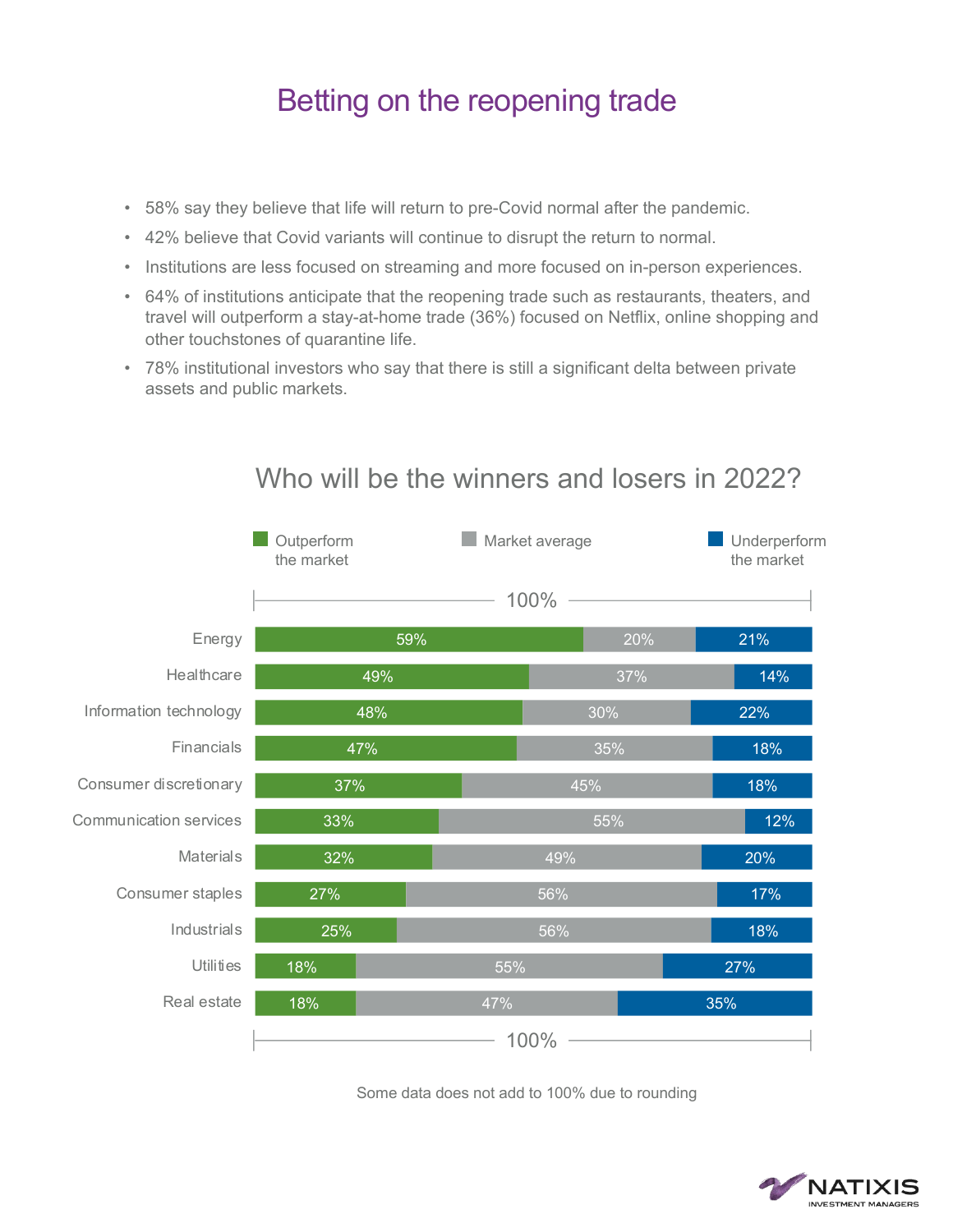#### The hunt for yield leads to alternatives

- 91% of those already invested in private equity and private debt say they will maintain or increase their investments.
- 97% of those already invested in infrastructure say they will maintain or increase their investments.
- Institutional investors call for the best opportunities to include information technology (45%), healthcare (41%) and infrastructure (40%).
- 78% institutional investors who say that there is still a significant delta between private assets and public markets.

2022's most attractive sectors for private markets

| $45\%$ Information tech | 14% Industrials               |
|-------------------------|-------------------------------|
| 41% Healthcare          | 14% Consumer discretionary    |
| $40\%$ Infrastructure   | $13\%$ Communication services |
| $34\%$ Energy           | 12% Materials                 |
| $20\%$ Real estate      | $9%$ Utilities                |
| $18\%$ Financial        | 8% Consumer staples           |

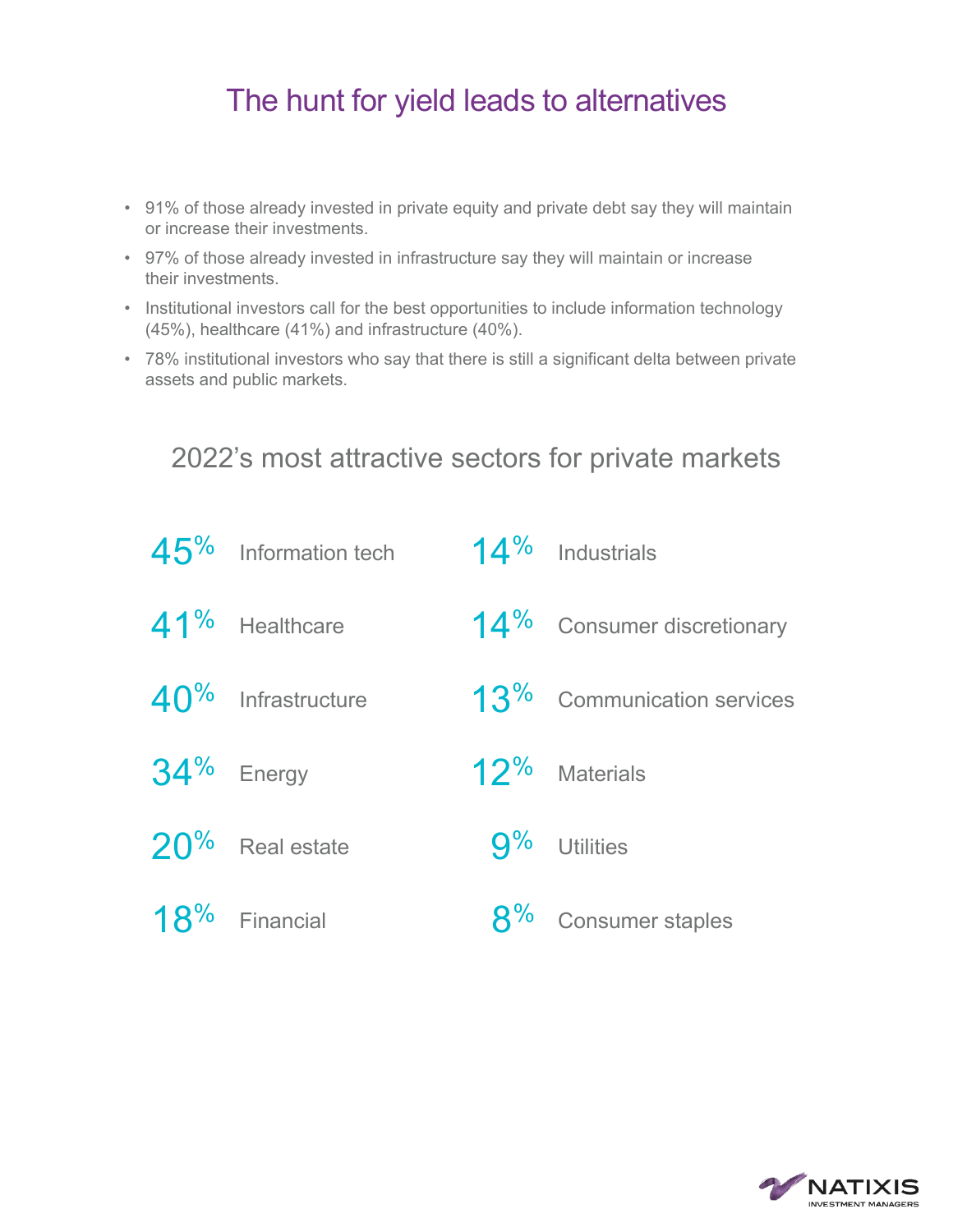#### ESG presents a green space for investment opportunity

- 66% of institutional investors believe there is alpha to be found in ESG.
- Half of institutional investors surveyed believe companies with better ESG practices generate better returns.
- Three-quarters of institutional investors believe ESG is integral to sound investing.
- 42% say they currently deploy impact strategies.
- 37% are turning to thematic strategies in their approach to ESG.

# 66% Integration 45<sup>%</sup> Exclusionary screens 42<sup>%</sup> Impact investments implement ESG

How institutions

# 40% Best-in-class selection 37<sup>%</sup> Thematic investing 35% Active ownership

#### Why institutions implement ESG



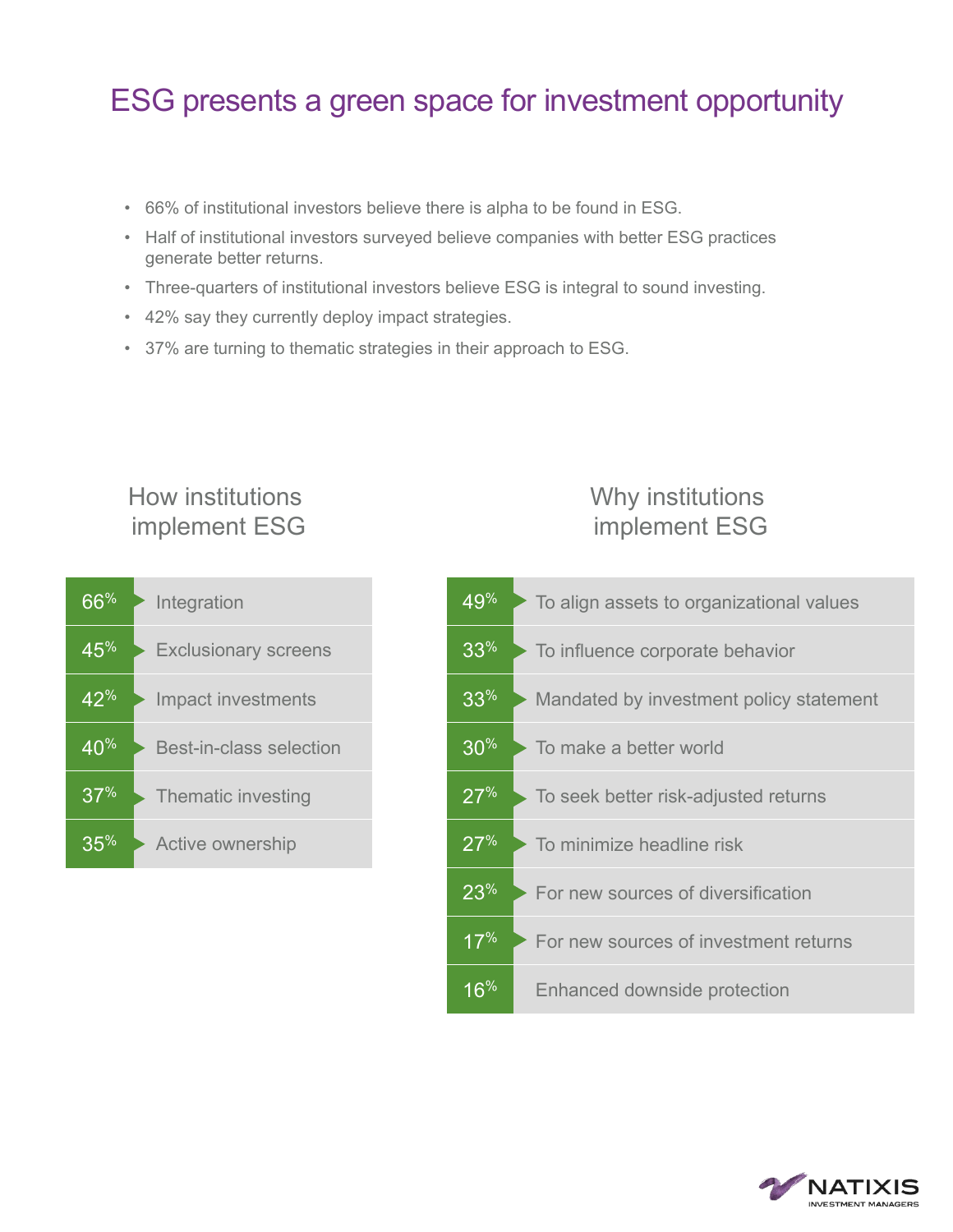#### Navigating 2022 will require an active strategy

- 70% of those surveyed believe markets will favor active management in 2022.
- Seven in ten say their active investments outperformed the benchmarks over the past 12 months.
- 70% say they will invest in active funds to achieve better risk-adjusted returns.
- Half also report that active provides better all-around risk management.
- Two-thirds say large flows in and out of passive investments exacerbate volatility.
- 58% among institutional investors say the growing use of passive shows the market is ignoring the fundamentals.

#### Why institutions invest in active

 $\%$ Achieve better long-term returns 51%

Better all-around risk management  $\Lambda$ N%

Better to adapt to changing markets

 $\%$ **Customize** 

portfolio for ESG

 $\frac{1}{2}$ 

Downside protection

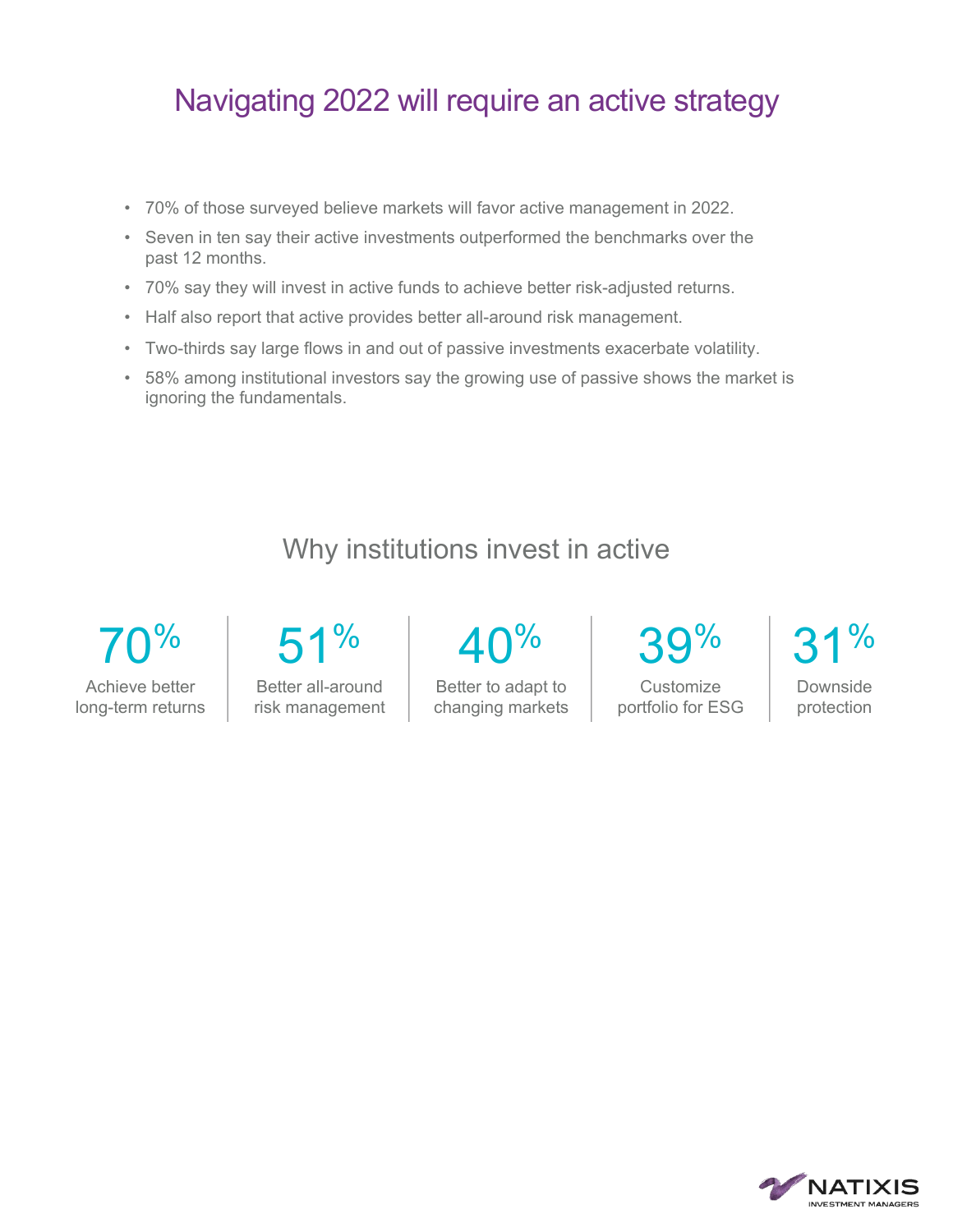## OK, so what's next?

Institutions have spent the past 18 months navigating a historic market environment that's been marked by first-of-its-kind events, all-time highs and all-time lows, not to mention the worst public health crisis in a century. Now, looking at a world that feels a little bit closer to normal, they see potential in the year ahead and express confidence in their ability to handle whatever comes their way. It seems as though the collective sentiment confidently says, "Bring it on." (As long as it isn't an end to quantitative easing, an interest rate hike, a prolonged bout of inflation that becomes cyclical, rather than structural, or a meltdown in the tech sector.)

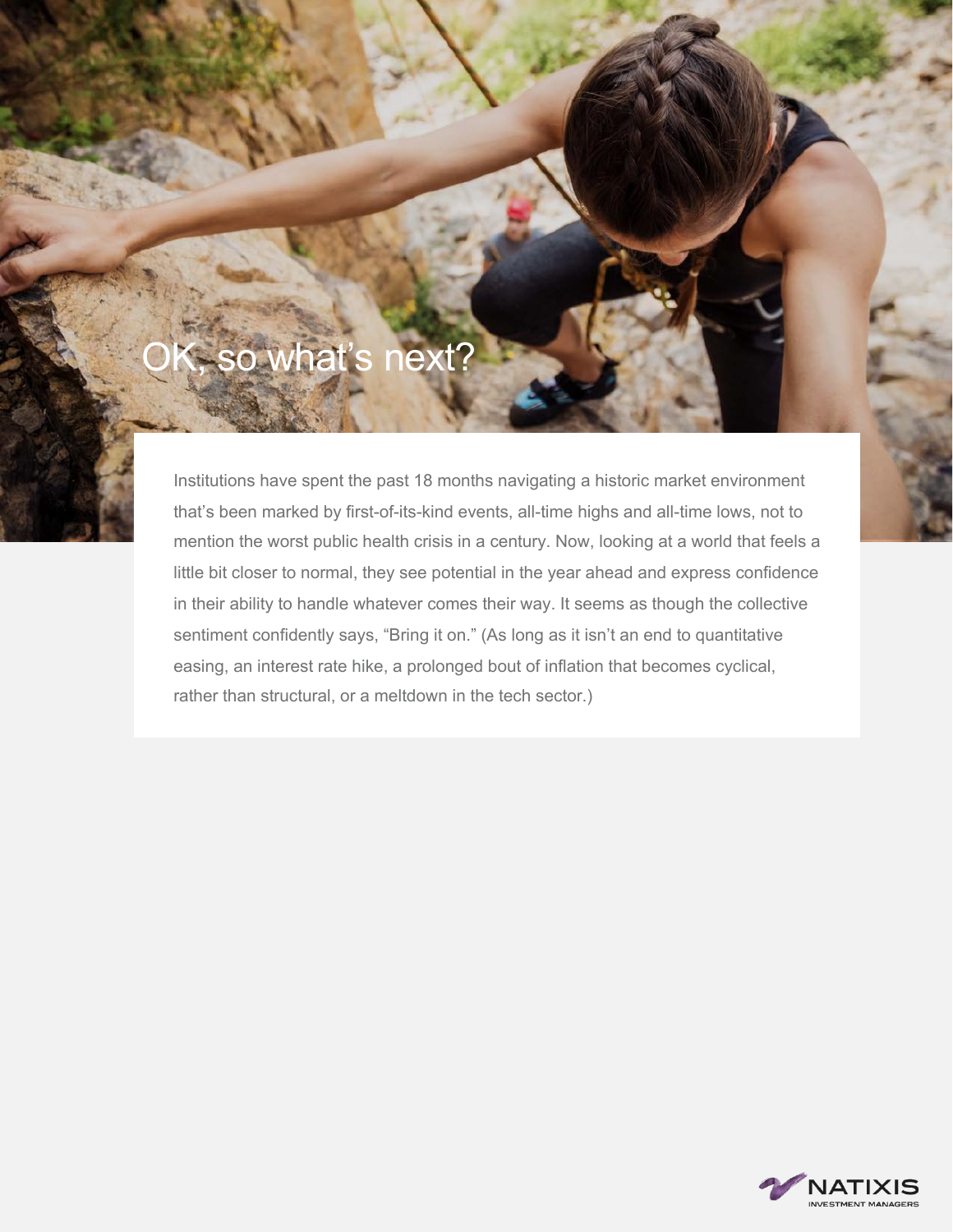#### **IMPORTANT INFORMATION**

This material is provided for informational purposes only and should not be construed as investment advice. The views and opinions expressed are as of December 2021 and may change based on market and other conditions. There can be no assurance that developments will transpire as forecasted, and actual results may vary.

All investing involves risk, including the risk of loss. No investment strategy or risk management technique can guarantee return or eliminate risk in all market environments. Investment risk exists with equity, fixed income, and alternative investments. There is no assurance that any investment will meet its performance objectives or that losses will be avoided.

The data shown represents the opinion of those surveyed, and may change based on market and other conditions. It should not be construed as investment advice.

Unlike passive investments, there are no indexes that an active investment attempts to track or replicate. Thus, the ability of an active investment to achieve its objectives will depend on the effectiveness of the investment manager.

Alpha is a measure of the difference between a portfolio's actual returns and its expected performance, given its level of systematic market risk. A positive alpha indicates outperformance and negative alpha indicates underperformance relative to the portfolio's level of systematic risk.

Equity securities are volatile and can decline significantly in response to broad market and economic conditions.

Fixed income securities may carry one or more of the following risks: credit, interest rate (as interest rates rise bond prices usually fall), inflation and liquidity.

Alternative investments involve unique risks that may be different from those associated with traditional investments, including illiquidity and the potential for amplified losses or gains. Investors should fully understand the risks associated with any investment prior to investing.

An index fund is a type of mutual fund with a portfolio constructed to match or track the components of a financial market index.

Sustainable investing focuses on investments in companies that relate to certain sustainable development themes and demonstrate adherence to environmental, social and governance (ESG) practices; therefore the universe of investments may be limited and investors may not be able to take advantage of the same opportunities or market trends as investors that do not use such criteria. This could have a negative impact on an investor's overall performance depending on whether such investments are in or out of favor.

You cannot invest directly in an index. Indexes are not investments, do not incur fees and expenses and are not professionally managed.

Volatility management techniques may result in periods of loss and underperformance, may limit the Fund's ability to participate in rising markets and may increase transaction costs.

This document may contain references to copyrights, indexes and trademarks that may not be registered in all jurisdictions. Third party registrations are the property of their respective owners and are not affiliated with Natixis Investment Managers or any of its related or affiliated companies (collectively "Natixis"). Such third party owners do not sponsor, endorse or participate in the provision of any Natixis services, funds or other financial products.

The index information contained herein is derived from third parties and is provided on an "as is" basis. The user of this information assumes the entire risk of use of this information. Each of the third party entities involved in compiling, computing or creating index information disclaims all warranties (including, without limitation, any warranties of originality, accuracy, completeness, timeliness, non-infringement, merchantability and fitness for a particular purpose) with respect to such information.

Outside the United States, this communication is for information only and is intended for investment service providers or other Professional Clients. This material must not be used with Retail Investors. This material may not be redistributed, published, or reproduced, in whole or in part. Although Natixis Investment Managers believes the information provided in this material to be reliable, including that from third party sources, it does not guarantee the accuracy, adequacy or completeness of such information.

**In the EU (ex UK and France):** Provided by Natixis Investment Managers S.A. or one of its branch offices listed below. Natixis Investment Managers S.A. is a Luxembourg management company that is authorized by the Commission de Surveillance du Secteur Financier and is incorporated under Luxembourg laws and registered under n. B 115843. Registered office of Natixis Investment Managers S.A.: 2, rue Jean Monnet, L-2180 Luxembourg, Grand Duchy of Luxembourg. Italy: Natixis Investment Managers S.A., Succursale Italiana (Bank of Italy Register of Italian Asset Management Companies no 23458.3). Registered office: Via Larga, 2 - 20122, Milan, Italy. Germany: Natixis Investment Managers S.A., Zweigniederlassung Deutschland (Registration number: HRB 88541). Registered office: Im Trutz Frankfurt 55, Westend Carrée, 7. Floor, Frankfurt am Main 60322, Germany. Netherlands: Natixis Investment Managers, Nederlands (Registration number 50774670). Registered office: Stadsplateau 7, 3521AZ Utrecht, the Netherlands. Sweden: Natixis Investment Managers, Nordics Filial (Registration number 516405-9601 - Swedish Companies Registration Office). Registered office: Kungsgatan 48 5tr, Stockholm 111 35, Sweden. Spain: Natixis Investment Managers, Sucursal en España. Serrano n°90, 6th Floor, 28006 Madrid, Spain.

**In France:** Provided by Natixis Investment Managers International – a portfolio management company authorized by the Autorité des Marchés Financiers (French Financial Markets Authority - AMF) under no. GP 90-009, and a public limited company (société anonyme) registered in the Paris Trade and Companies Register under no. 329 450 738. Registered office: 43 avenue Pierre Mendès France, 75013 Paris.

**In Switzerland:** Provided by Natixis Investment Managers, Switzerland Sàrl, Rue du Vieux Collège 10, 1204 Geneva, Switzerland or its representative office in Zurich, Schweizergasse 6, 8001 Zürich.

**In the British Isles,** this material is provided by Natixis Investment Managers UK Limited which is authorised and regulated by the UK Financial Conduct Authority (register no. 190258) - registered office: Natixis Investment Managers UK Limited, One Carter Lane, London, EC4V 5ER. When permitted, the distribution of this material is intended to be made to persons as described as follows: in the United Kingdom: this material is intended to be communicated to and/or directed at investment professionals and professional investors only; in Ireland: this material is intended to be communicated to and/or directed at professional investors only; in Guernsey: this material is intended to be communicated to and/or directed at only financial services providers which hold a license from the Guernsey Financial Services Commission; in Jersey: this material is intended to be communicated to and/or directed at professional investors only; in the Isle of Man: this material is intended to be communicated to and/or directed at only financial services providers which hold a license from the Isle of Man Financial Services Authority or insurers authorised under section 8 of the Insurance Act 2008.